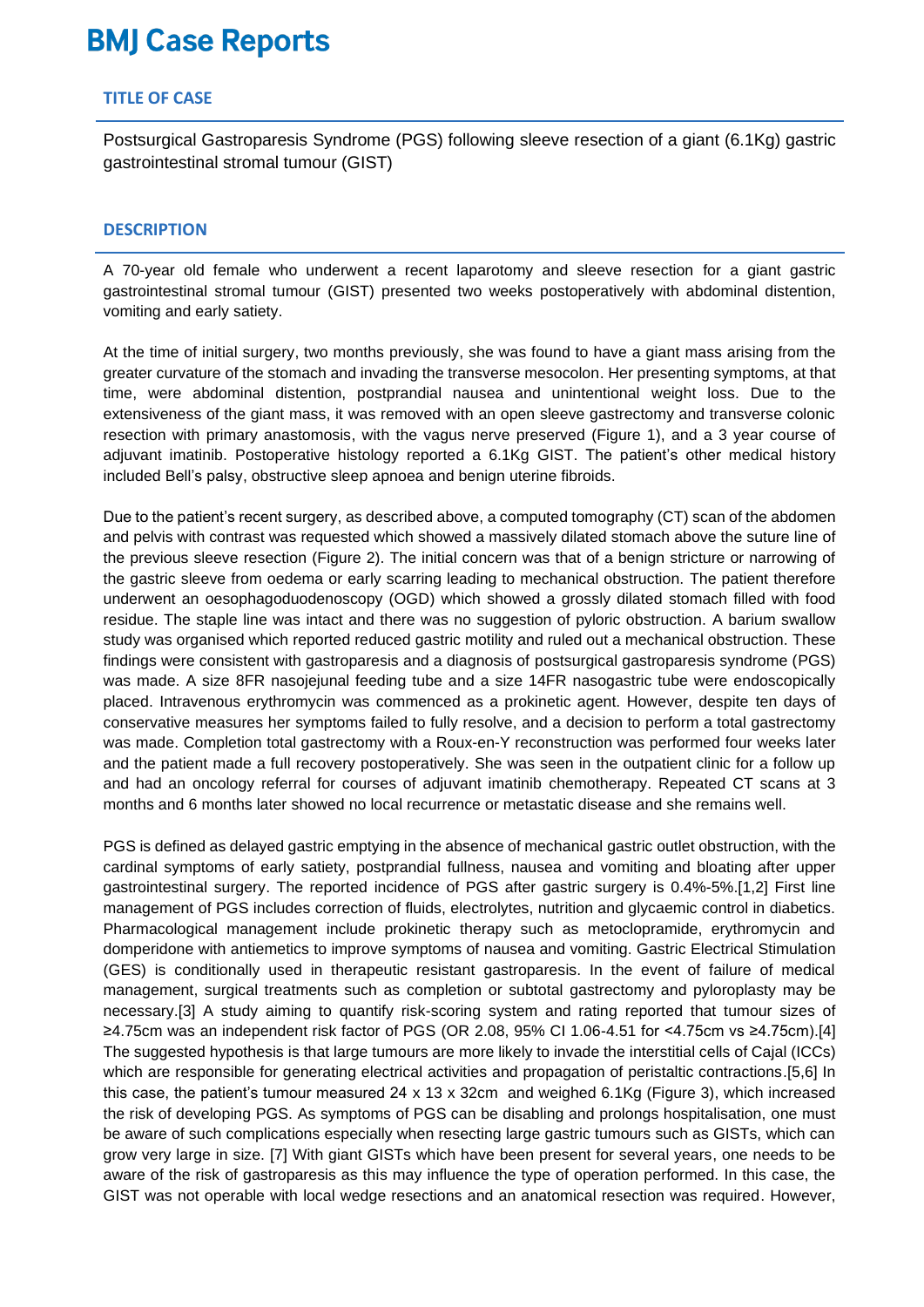one needs to be aware of the risk of having to perform further operative intervention e.g. total gastrectomy in cases of PGS resistant to medical therapy.

# **LEARNING POINTS/TAKE HOME MESSAGES**

- 1. PGS is a potential postoperative complication in patients who have undergone gastric surgery, which is defined as delayed gastric emptying in the absence of mechanical gastric obstruction with symptoms of early satiety, postprandial fullness, nausea and vomiting and bloating.
- 2. First line management of PGS involves correction of fluid status, electrolyte imbalances, nutritional status, and glycaemic control in diabetics. Initial conservative management involves prokinetic agents and antiemetics. Surgery may be needed if medical management fails.
- 3. Large tumours involving the stomach such as GISTs are highly likely to invading into the ICCs. This impairs physiological peristaltic contractions which subsequently leads to a higher risk of developing PGS.
- 4. With giant GISTs which have been present for several years one needs to be aware of the risk of PGS as this may influence the type of operation performed and the risk of needing a further operative intervention.

# **REFERENCES**

- 1. Dong, K., Yu, X., Li, B., Wen, E., Xiong, W. and Guan, Q., 2006. Advances in mechanisms of postsurgical gastroparesis syndrome and its diagnosis and treatment. Chinese Journal of Digestive Diseases, 7(2), pp.76-82.
- 2. Meng H, Zhou D, Jiang X, Ding W, Lu L. Incidence and risk factors for postsurgical gastroparesis syndrome after laparoscopic and open radical gastrectomy. World Journal of Surgical Oncology. 2013;11(1):144.
- 3. Camilleri M, Parkman H, Shafi M, Abell T, Gerson L. Clinical Guideline: Management of Gastroparesis. American Journal of Gastroenterology. 2013;108(1):18-37.
- 4. Chen X, Mao C, Zhang W, Lin J, Wu R, Zhang F et al. A quantified risk-scoring system and rating model for postsurgical gastroparesis syndrome in gastric cancer patients. Journal of Surgical Oncology. 2017;116(4):533-544.
- 5. Zarate N. Severe idiopathic gastroparesis due to neuronal and interstitial cells of Cajal degeneration: pathological findings and management. Gut. 2003;52(7):966-970.
- 6. Vavricka S, Greuter T. Gastroparesis and Dumping Syndrome: Current Concepts and Management. Journal of Clinical Medicine. 2019;8(8):1127.
- 7. Mohamed A, Botros Y, Hanna P, Lee S, Baddoura W, Zuberi J et al. Gigantic GIST: A Case of the Largest Gastrointestinal Stromal Tumor Found to Date. Case Reports in Surgery. 2018;2018:1-5.

## **FIGURE/VIDEO CAPTIONS**

Figure 1: An image captured during open sleeve gastrectomy showing a large mass invading the mesocolon

Figure 2: Coronal view of an abdominopelvic CT with contrast showing a gross dilatation of the proximal stomach above the suture line measuring 12cm x 18.3cm (axial) x 25.3cm (coronal) containing food and fluid residue, causing elevation of the left hemidiaphragm.